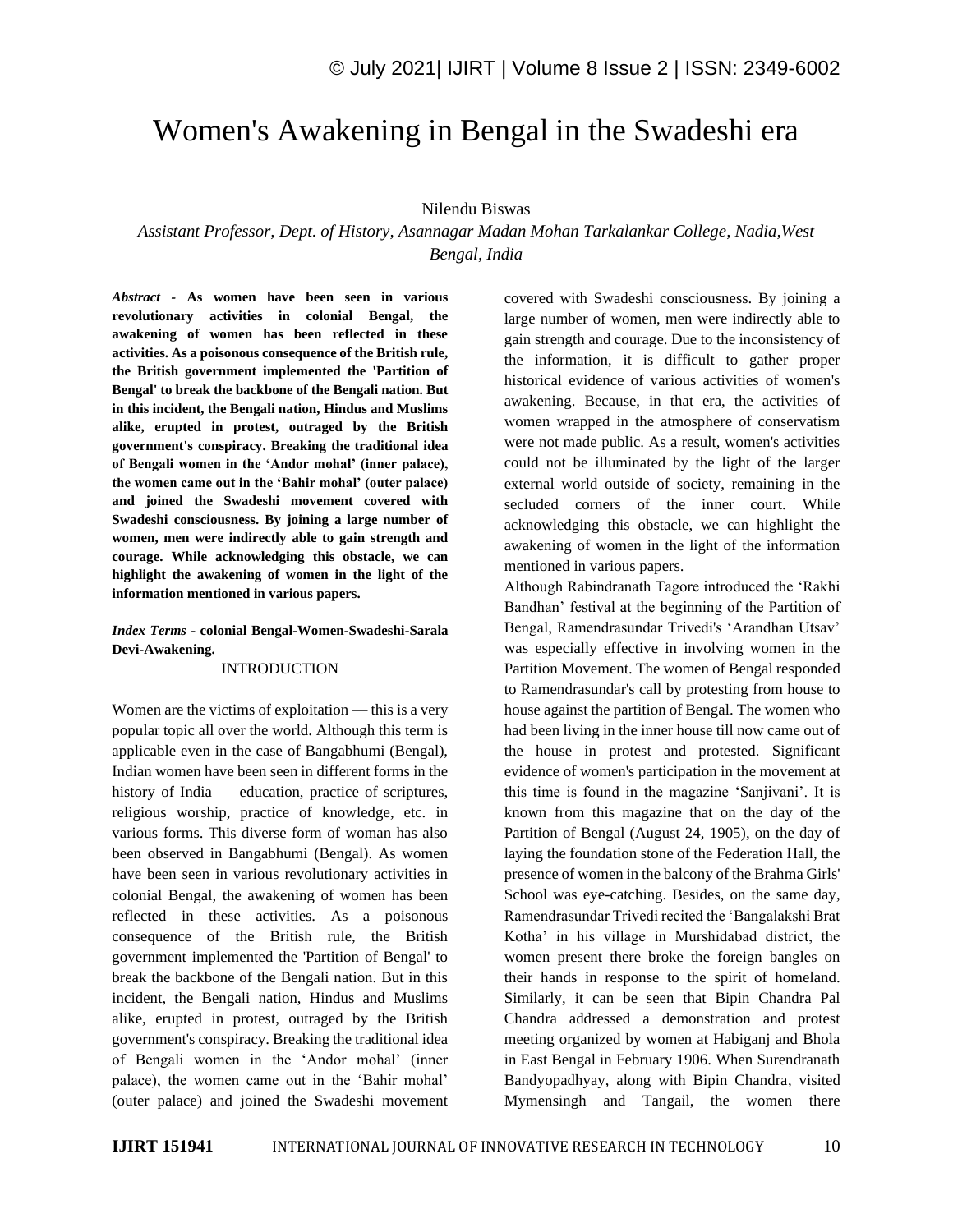spontaneously greeted him. A notable incident at this time was the imprisonment of Bhupendranath Dutt in protest of the partition of Bengal. In protest, the famous doctor Nilratan Sarkar held a meeting with women at his house. There are also indications that a number of sex workers, inspired by the Swadeshi spirit, handed over their savings to the 'Swadeshi Bandhab Samiti'.1

From the beginning of the Partition of Bengal to its spread, women played an active role in the anti-Partition movement by engaging in meetings, boycotting foreign goods, picketing in front of British shops, using domestic goods, cutting spinning wheels, etc. But despite this, it was seen that the participation of women was not so promising, women did not come forward in the whole part of the movement. Perhaps because of the secrecy surrounding women's participation in contemporary conservatism or patriarchal society, not much is known about them. However, we see that at this time, two women had a special role in the awakening of Bengali women, sister Nivedita and Sarala Ghoshal. Sister Nivedita, who is not Indian, was an Irish citizen. After his arrival in India, he came in contact with Narendranath Dutt and became known as 'Sister Nivedita' and joined the movement. So, as a Bengali woman, we can talk about Sarala Ghoshal, who was an integral part of the Swadeshi movement. Until then, women have not been seen to take an active part in volunteering or meeting-committees. Because in the orthodox conservative society till then the ideal of accepting equal rights of men and women has not been born. The women's awakening was directly noticed in the later Gandhi-led movements.

Thus, Sarala Ghoshal or Sarala Devi Chowdhurani (1872-1945) was able to match the political arena despite the various obstacles of women and the bloodshot eyes of the patriarchal society. Sarala Devi was associated with Rabindranath Tagore, as her mother Swarnakumari Devi was the sister of Rabindranath Tagore and the fourth daughter of Maharshi Debendranath Tagore. Sarala Devi spent her childhood in Jorasanko's Thakurbari, in which the idea of Swadeshi was awakened in her mind. Courtesy of her education at the famous Bethune School, Sarala Devi was able to develop herself into a Swadeshi ideal. After passing BA with Honors in English, she joined Maharani Girls School run by the King of Mysore as a teacher for one year. But motivated by the ideology of

patriotism and due to financial well-being of the family, he left his job and returned to Calcutta. In her autobiography, Sarala Devi wrote, "The hobby of independence became widespread and took the form of hobby of national and national independence. Hobby was no longer a hobby, the cause took shape."2 Along with all this, the physical weakness and cowardice of the Indians came to the notice of Sarala Devi. He strongly condemned this cowardice of the contemporary Bengali society. He said, "The greatest asset of a human being is to keep the Bengali ancestral life alive --- that is, a strong and healthy body. That is why I want Bengalis to exercise regularly like other nations in India."3 Sarala Devi did not stop there, emphasizing on physical strength as well as character building and mental development. He spoke of the great wrestlers of the Punjab who, though physically strong, were terrified of the British. Indian men chanted against this cowardice, saying, "The fear of white skin must be removed."4

Perhaps it is against this background that Sarala Devi opened a physical training centre or gymnasium on 26 Baliganj Circular Road to provide exercise to the youth of Bengal. In this arena, an expert named Murtaza used to teach the practice of playing sticks and wielding swords. It was in this arena that Pulinbihari Das, who was associated with the Dhaka 'Anushilan Samiti', received basic training in the use of sticks, knife and swords. Sarala Devi later organized the 'Birastami' festival in this arena, through which various types of physical techniques, exercise skills were shown. Sarala Devi was a notable example of how women were able to involve and inspire male society in the anti-partition movement. He requested the famous lawyer Ashwini Kumar Banerjee for training in boxing, handling and firearms in this arena.5

However, there was a specialty in the celebration of 'Birastami' festival in the arena of Baliganj Circular Road, which was exclusively Sarala Devi's own invention. When he turns the page of the calendar about when the Durga Puja holiday will start, he sees that there are instructions to observe 'Birastami Vows' on the day of Durga Ashtami. It was from this guideline that he started the 'Birastami Utsav' on the day of Durga Ashtami. Through this festival, he wanted to take the country to the pinnacle of glory through the joint efforts of mother and son. Sarala Devi herself says, "How did the country that was a part